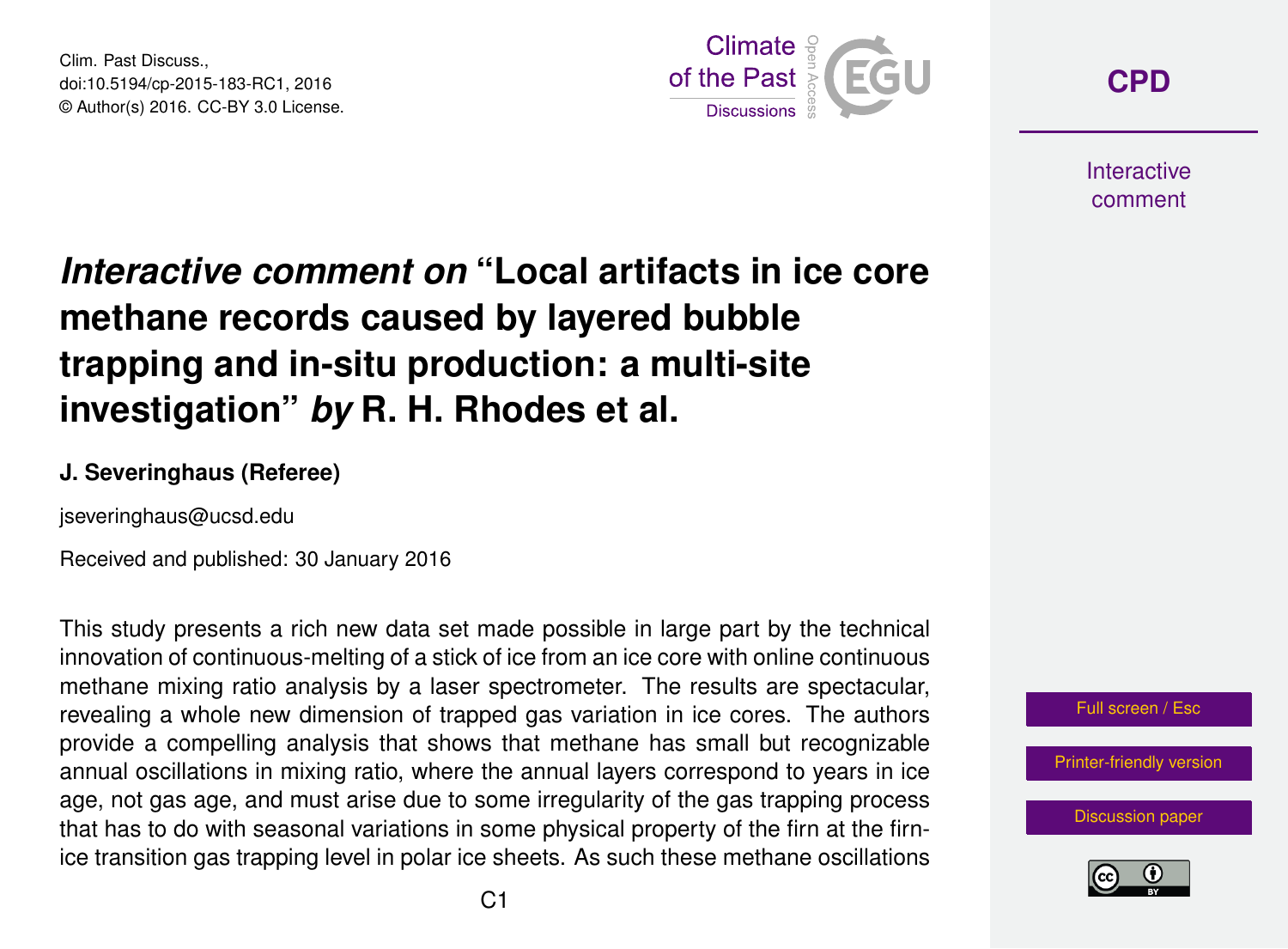have nothing to do with atmospheric variations, but may yield a rich new source of information about the long-standing puzzle of exactly how gases become separated from the atmosphere and recorded in ice cores.

The authors also discuss melt-layer induced methane anomalies but these are not new. Their findings confirm earlier findings that solubility alone cannot explain the observed magnitudes of the anomalies, and rather some other process such as biological methane production by microbes must be occuring, which is a valuable contribution.

Overall, this work will be of interest to a broad spectrum of the ice core community, in particular those concerned with gases and with gas chronologies, the latter being crucial to the broader climate significance of ice core work. Trapped gases in ice cores remain the sole method of reliably reconstructing the past atmosphere and its radiative forcing, making this niche of Earth Science more important than its rather small membership might suggest. This is an excellent piece of science, carefully interpreted and appropriately nuanced. I think it should be published with only minor revisions. I have made some comments below.

An overall comment is that firn air studies have provided a wealth of information about gas trapping mechanisms from an orthogonal (and complementary) perspective to ice core studies, yet they are scarcely mentioned in this manuscript. I would suggest that the authors discuss in their introduction, and include references to, papers that document the existence of a lock-in zone, via the demonstrated ability to pump 1000s of liters of air from this zone without change in trace gas mixing ratios. This implies that a very large amount of air is being withdrawn from an essentially horizontal reservoir, without any leakage from shallower reservoirs. In addition, the measured composition of this air demonstrates in many cases a total absence of halocarbon tracers (Butler et al., Nature 1999; Battle et al. Nature 1996; Severinghaus et al. 2010) The latter paper found the entire Industrial Revolution history of CH4 and CO2 contained within only 4 meters of lock-in zone. The only way to explain this observation is that there must be strong horizontal layering and sealing in at least the deeper half of the lock-in zone,

## **[CPD](http://www.clim-past-discuss.net/)**

**Interactive** comment

Full screen / Esc

[Printer-friendly version](http://www.clim-past-discuss.net/cp-2015-183-RC1-print.pdf)

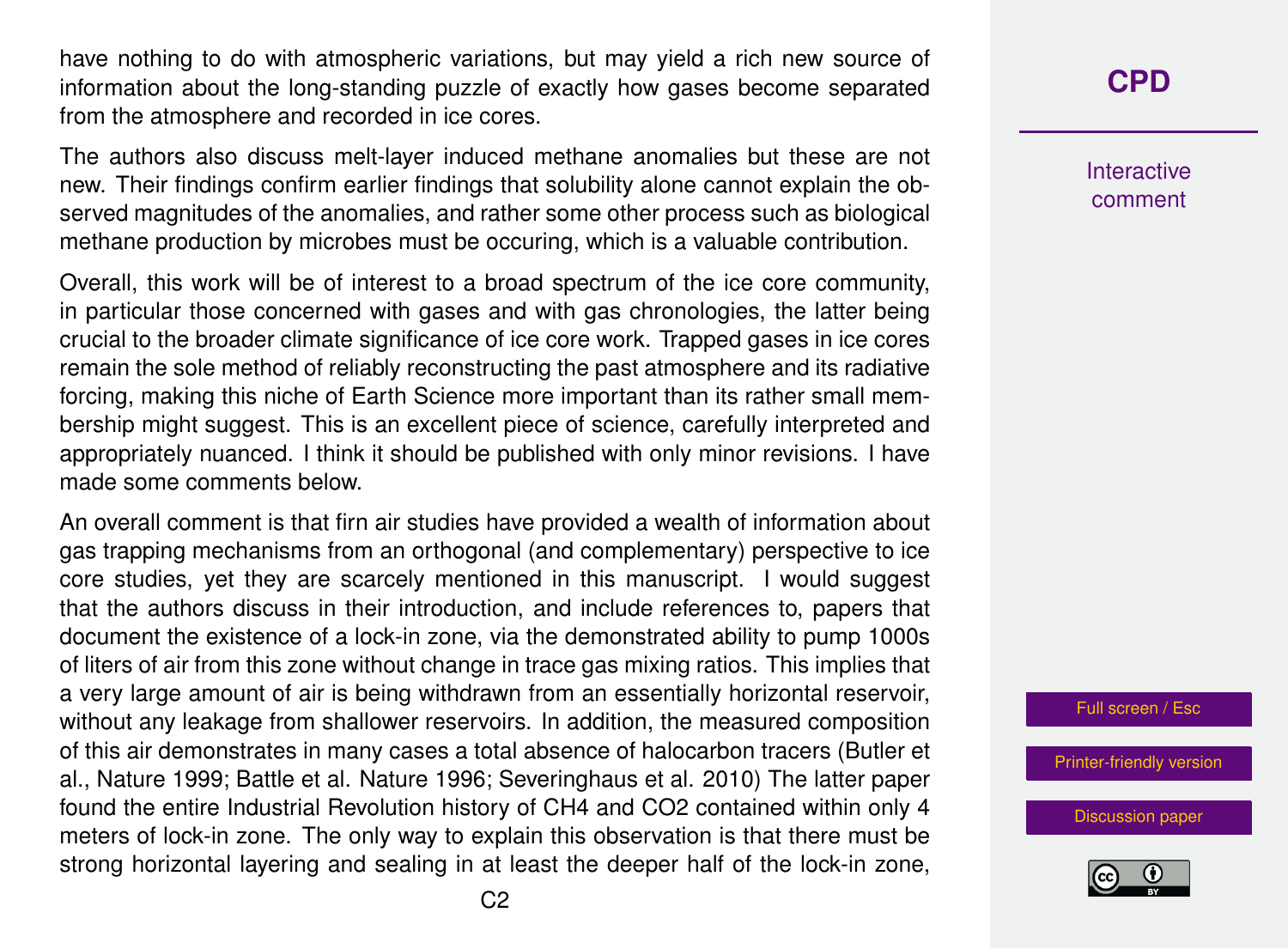that is capable of preventing the downward intrusion of younger air. This observation runs counter to some of the concluding remarks in the manuscript.

Butler, J.H., Battle, M., Bender, M.L., Montzka, S.A., Clarke, A.D., Saltzman, E.S., Sucher, C.M., Severinghaus, J.P., and Elkins, J.W., A record of atmospheric halocarbons during the twentieth century from polar firn air, Nature 399, 749-755 (1999).

Severinghaus, J.P., M. R. Albert, Z. R. Courville, M. A. Fahnestock, K. Kawamura, S. A. Montzka, J. Mühle, T. A. Scambos, E. Shields, C. A. Shuman, M. Suwa, P. Tans, R. F. Weiss (2010), Deep air convection in the firn at a zeroaccumulation site, central Antarctica. Earth and Planetary Science Letters 293, 359- 367. doi:10.1016/j.epsl.2010.03.003

Specific comments: Pg 4 line 16 This might be a good spot to mention that Etheridge et al suggested that these CH4 differences represented air-age inversions, in other words, younger air in summer layers underlay older air in winter layers, with a most likely age difference between the two of about 2 years (if my memory serves).

Pg 8 line 5 need a comma between "trapping" and "model"

Pg 10 line 10 would be good to add a reference here, to the statement that methane is more soluble than nitrogen.

Pg 10 line 11 shouldn't this be "lower" rather than "higher"?

Pg 11 line 24 The lock-in depth isn't necessarily the same as the depth at which bubbles first start to form. Generally bubbles start to form 5-10 meters above the lock-in depth. See Buizert et al. (2012). So it is not really sound to infer the lock-in depth from the apparent absence of trapped air. I suggest you cut this sentence, and instead just leave it as you have nicely stated on line 20 that "the data appear to encompass the entire lock-in zone".

Pg 13 line 9 you might add, for clarity, ". . .minimum estimate of the true signal in the ice."

**[CPD](http://www.clim-past-discuss.net/)**

Interactive comment

Full screen / Esc

[Printer-friendly version](http://www.clim-past-discuss.net/cp-2015-183-RC1-print.pdf)

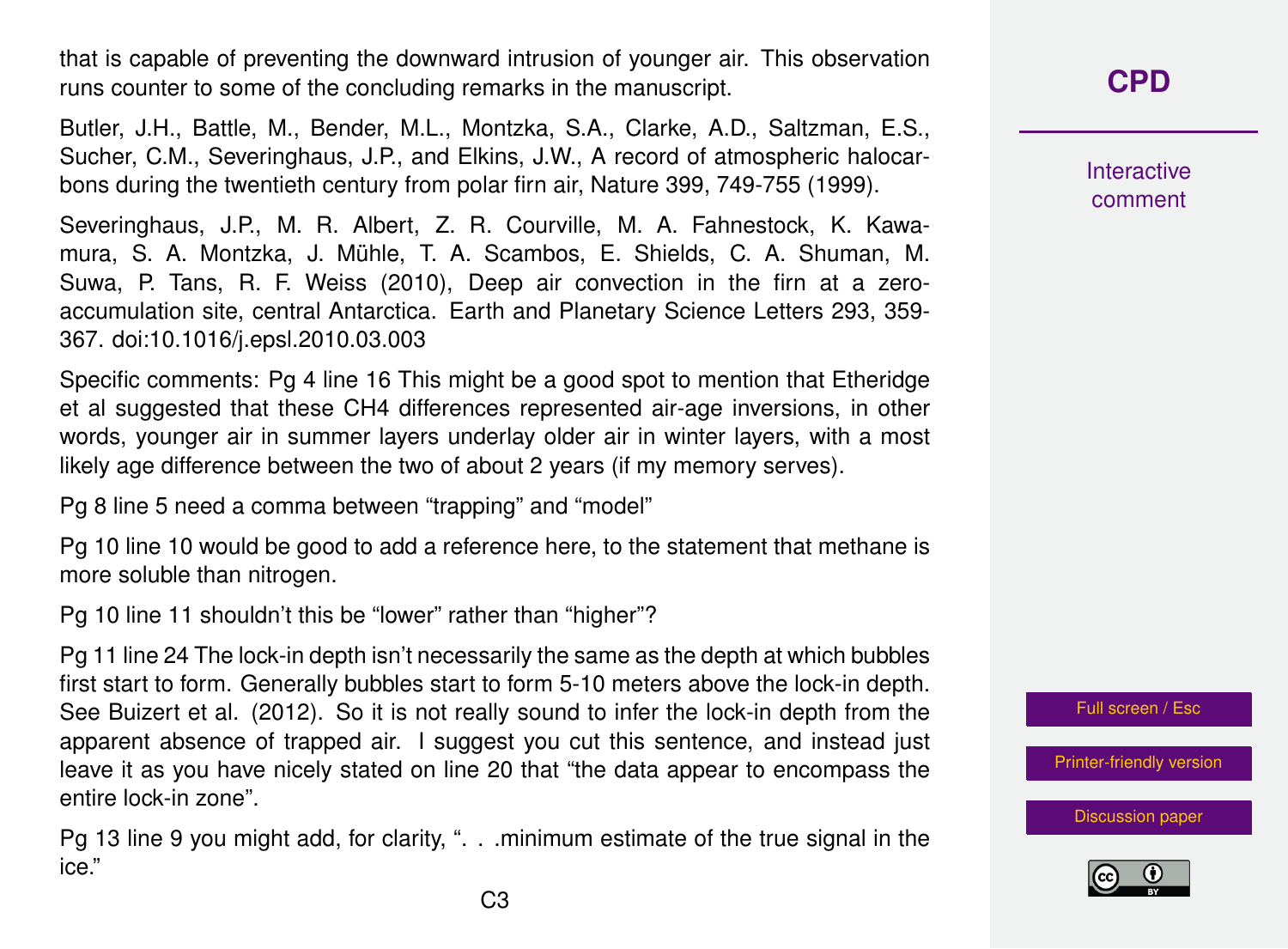Pg 15 line 10 "the CIC firn air transport model"

Pg 16 line 12 ". . .compensate for differences in the. . ." Pg 19 line 7 "in the ice age domain"

Pg 19 line 17 "the Tunu13 and D4 records. . ."

Pg 19 lines 29-31 This is a misunderstanding of the current state of the Horhold and Frietag work. They did initially say that there was a density crossover, with summer layers being initially lower density and then higher density at the lock-in, but then they retracted that claim after several years. Now they claim that the winter layers are indeed the dense layers at the lock-in zone, as most of us already believed (and indeed as Jakob Schwander and Dave Etheridge wrote many decades ago). This makes more intuitive sense anyway since the impurity loadings are higher in winter. [Of course they are hypothesizing that impurities cause enhanced densification.]

I suggest you put a period after the Gregory reference, then start a new sentence saying something to the effect that the Horhold and Frietag papers suggest that impurities enhance densification and therefore also most likely early bubble close-off.

Pg 23, line 15 The layered bubble trapping process only causes a broadening of the gas age distribution from the point of view of a modeler, who compares the age distributions of a model with empirically-determined diffusivities, before and after adding layered bubble trapping to the model.

In fact, the real-world diffusivities are STRONGLY influenced by the existence of the layers themselves, so this modeling experiment is not realistic. A realistic model experiment would perhaps make the diffusivities be some function of local density. [Then, what you would probably see is that the layering greatly reduces the width of the age distribution in the firn air, which overwhelms the broadening effect of the bubble trapping.]

In any case, the statement that layered bubble trapping broadens the age distribution

**Interactive** comment

Full screen / Esc

[Printer-friendly version](http://www.clim-past-discuss.net/cp-2015-183-RC1-print.pdf)

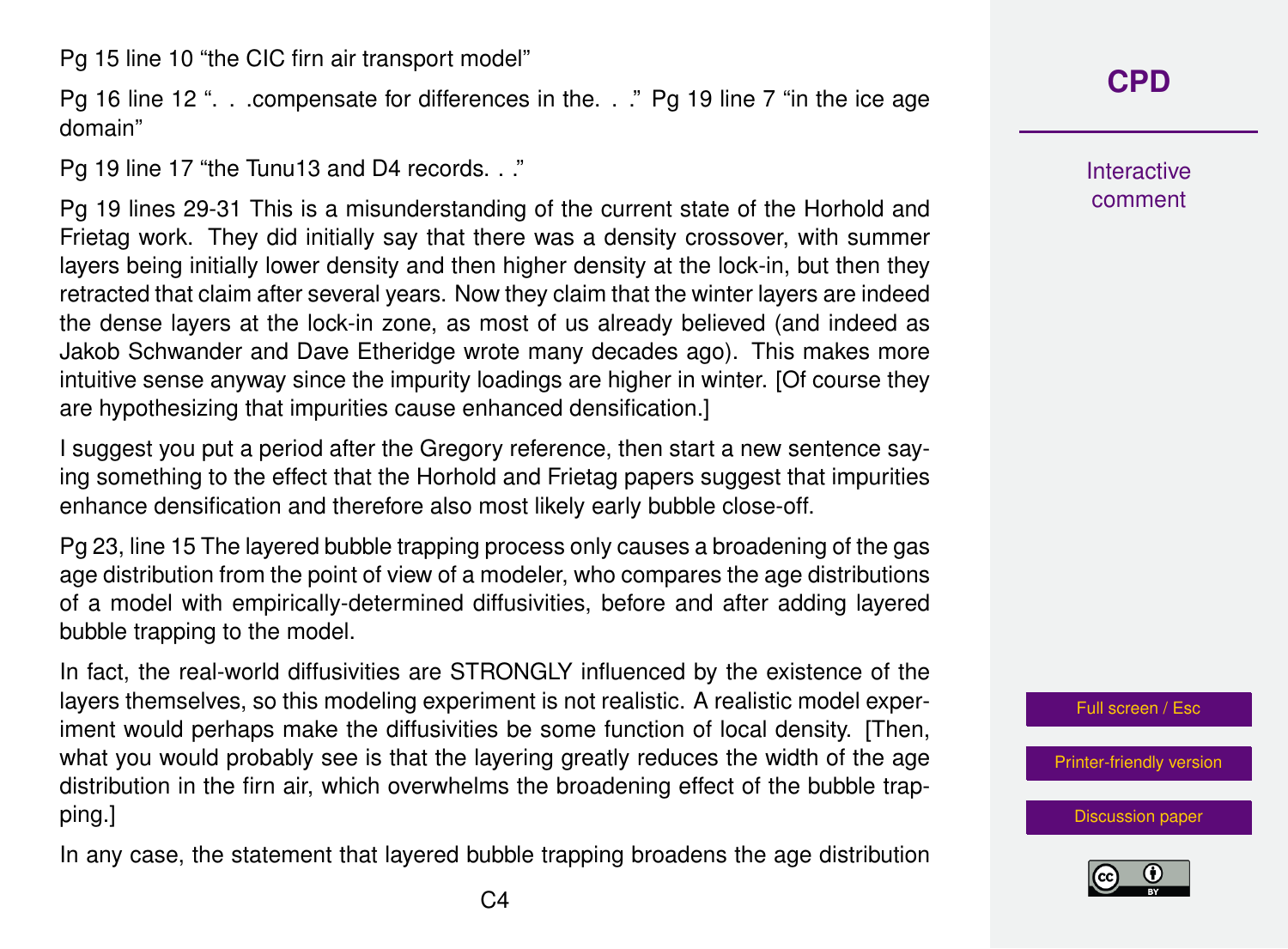isn't correct when interpreted as a statement about Nature, as most readers will do, rather than the modeling experience under the artificial boundary condition of a fixed and empirical diffusivity. See the last paragraph of Mitchell et al. 2015 for a discussion of the effect of layers on narrowing the age distribution.

Empirical support for this view can be obtained from very-low accumulation sites where layers do not appear to be preserved. Here, the age distribution in the bubbles is much broader than in typical Greenland ice, even after accounting for the accumulation rate differences.

A more quantitative way of saying this is that, in the absence of any layered gas trapping, the age distribution should be set by the time-equivalent thickness of the bubble trapping zone. In practice this time is about 10% of the gas age-ice age difference, independent of accumulation rate.

Yet observed gas age distributions are always much less than predicted by this 10% rule of thumb. The explanation for this seems to be that layers seal the gases off much earlier, creating the well-known "lock-in zone", which prevents younger gases from penetrating down into the full thickness of the bubble closure region. The lock-in zone is not perfect; some downward diffusion of gases does occur with respect to the ice, as shown by anthropogenic tracers in firn air studies (Buizert et al 2012 ACP). But this is a second-order effect.

The origin of the CH4 oscillations is probably in that part of the bubble closure zone that extends ABOVE the lock-in zone. Here, younger air can easily diffuse down and be captured in summer layers that remain open just above the lock-in horizon. This is a testable hypothesis and you might consider mentioning it.

In summary, I would advise a re-wording along the lines of, "Layered bubble trapping has the effect of broadening the modeled age distribution of the air in ice cores, relative to a model scenario without layered bubble trapping but the same prescribed firn air diffusivity profile. Age distributions in realistic models of non-layered firn vs. layered **[CPD](http://www.clim-past-discuss.net/)**

**Interactive** comment

Full screen / Esc

[Printer-friendly version](http://www.clim-past-discuss.net/cp-2015-183-RC1-print.pdf)